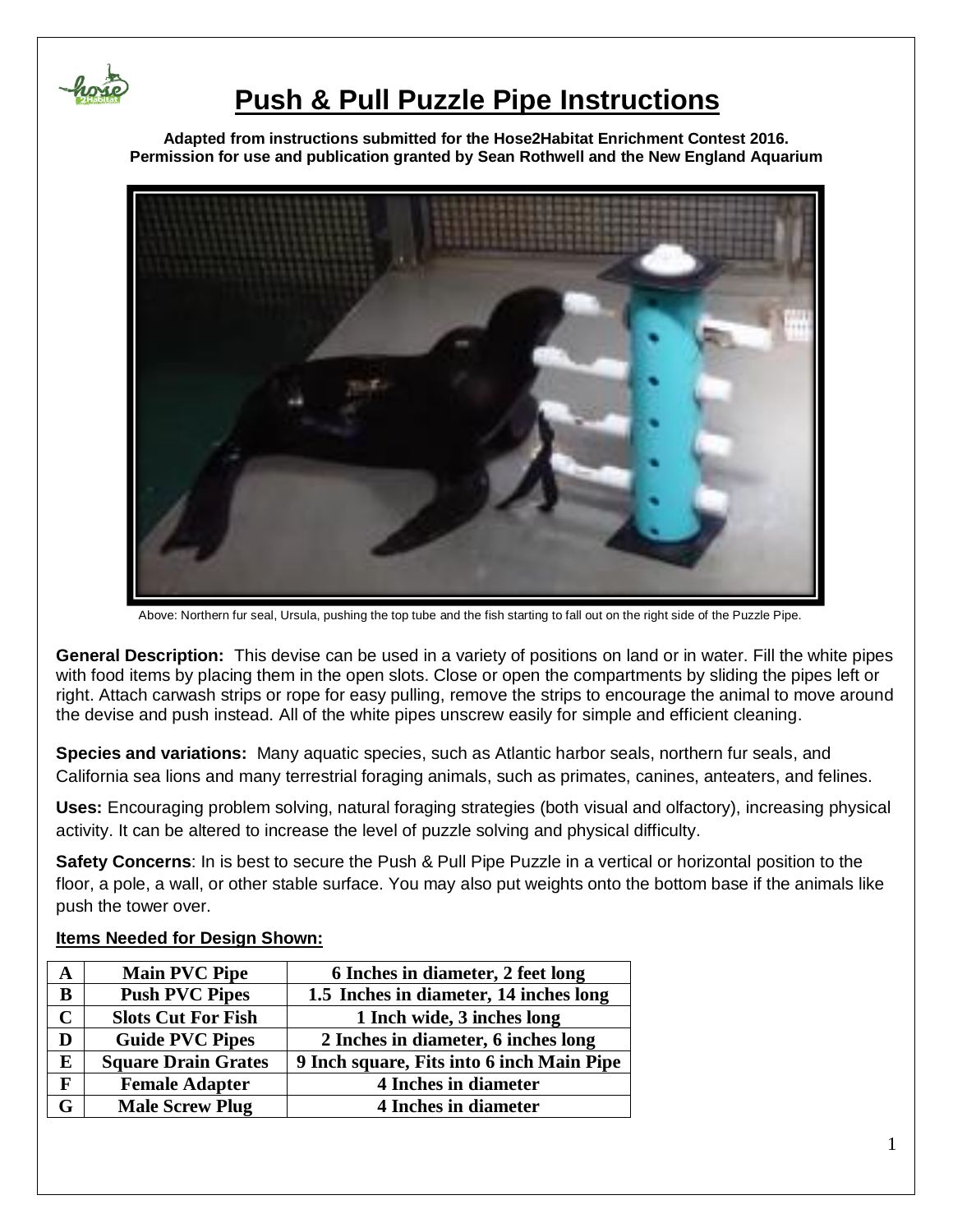

# **Push & Pull Puzzle Pipe Instructions**

**Adapted from instructions submitted for the Hose2Habitat Enrichment Contest 2016. Permission for use and publication granted by Sean Rothwell and the New England Aquarium**

### **Instructions**



**STEP 1.** Cut 4 holes cut down both sides of the main pipe (part A). Into these holes 4 smaller guide pipes (part D) run across and are connected to the main pipe. Once in place, each of the 4 guide pipes (part D) will be a tract for the 4 push pipes (part B).

**STEP 2**. These push pipes (part B) have caps on each end, allowing them to slid in and out of the guide pipes (part D) without pushing all the way through. On each end of the push pipes (part B) cut a slot cut for fish (part C) on the top of one end and on the bottom of the other end of each pipe (Part B).